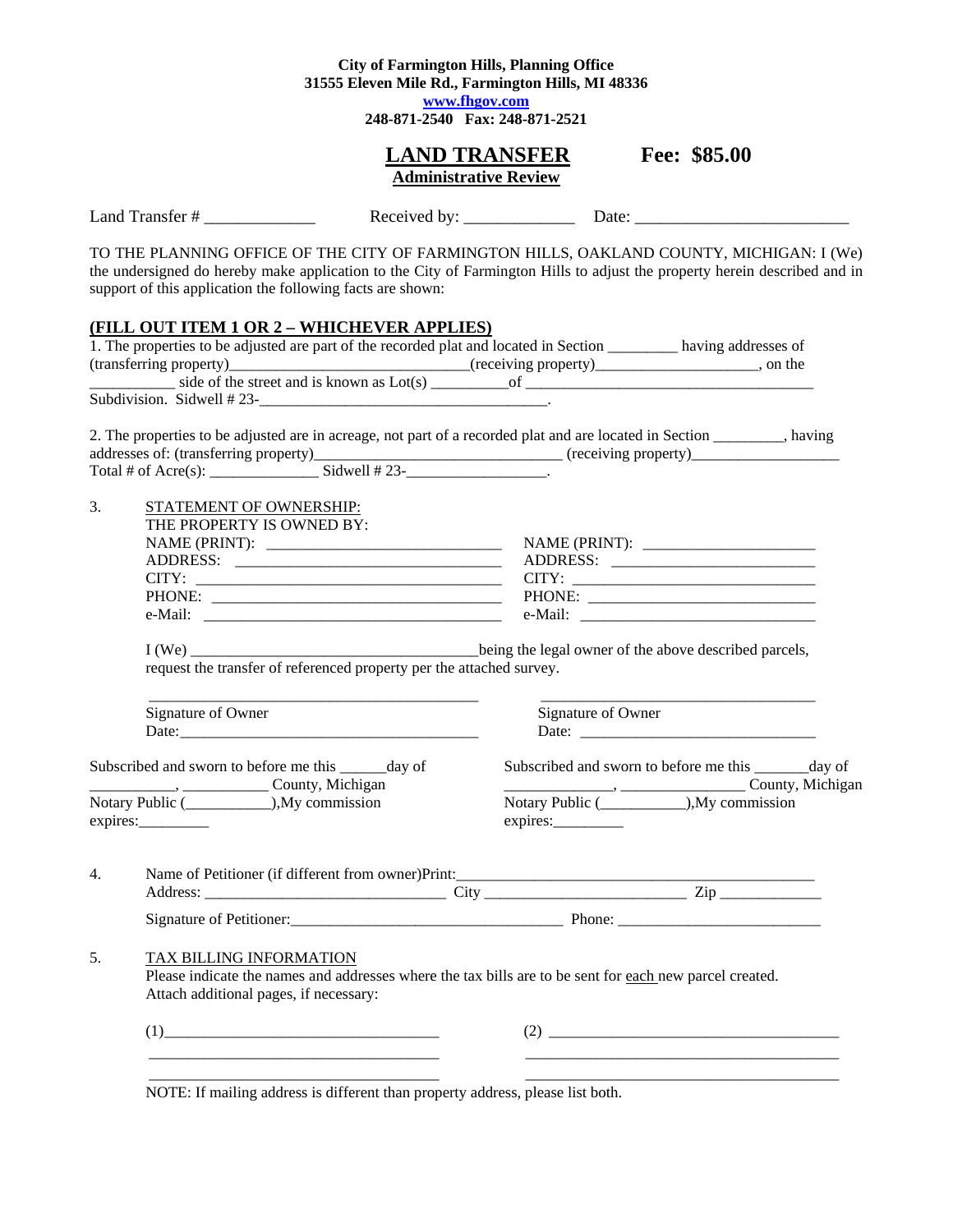#### ALL APPLICATIONS MUST INCLUDE THE FOLLOWING INFORMATION:

- A. Three (3) copies of survey at a scale of not less than 1"=50' prepared by a registered Civil Engineer or Land Surveyor showing the following:
	- 1. Existing property lines with dimensions.
	- 2. Proposed division lines with dimensions.
	- 3. Location and dimensions of any structure on the property, and any structure within (50) feet of the property under consideration. Distances from structures to proposed property lines must be shown.
	- 4. Area in square feet of each proposed new parcel.
	- 5. Width (in feet) of each new parcel at the required front setback line.
	- 6. Any existing or proposed easements with dimensions.
	- 7. Location of access for each parcel from easements or public right-of-way.
- B. Three copies (3) of the legal descriptions of the existing parcel(s) and proposed parcel(s).
- C. Proof of ownership.

## DO NOT WRITE BELOW THIS LINE

\*\*\*\*\*\*\*\*\*\*\*\*\*\*\*\*\*\*\*\*\*\*\*\*\*\*\*\*\*\*\*\*

| PLANNING DEPARTMENT APPROVAL             | ASSESSOR'S OFFICE APPROVAL                                |
|------------------------------------------|-----------------------------------------------------------|
| All new parcels meet zoning ordinance    |                                                           |
| Requirements: $Yes$<br>$\overline{N_0}$  |                                                           |
| Proof of ownership submitted:            | $Yes \Box$<br>$\overline{N_0}$    <br>Plat Act Compliance |
| $Yes \Box$<br>$\rm{No}$                  | SAD, Payoffs<br>$\overline{N_0}$<br>$Yes \mid \mid$       |
|                                          | <b>Taxes Paid</b><br>$Yes \mid \mid$<br>$\overline{N_0}$  |
| Division and Development Plan submitted: |                                                           |
| $Yes \Box$<br>$\rm{No}$                  | Department Signature:                                     |
| Department Signature                     | Comments:                                                 |
| Comments:                                |                                                           |
|                                          | <b>ENGINEERING DEPARTMENT</b>                             |

Approval Required:  $Yes \Box$  No  $\Box$